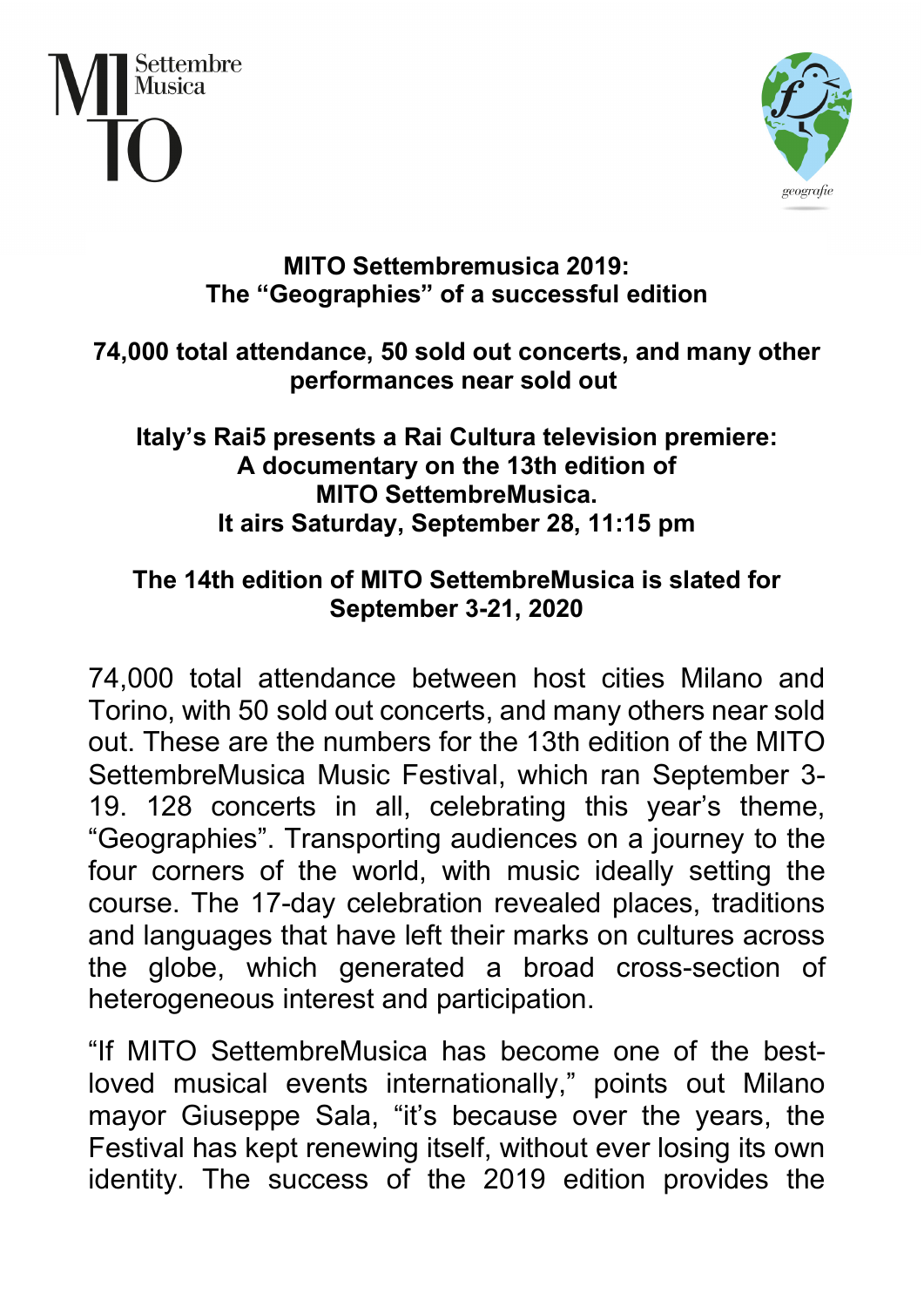

clearest proof of how music and culture attract and unite people. Behind these results, there's the immense work of the musicians and the Festival's artistic direction, along with the generous support for the organization of the Festival provided by our partners and sponsors. Heartfelt thanks to everyone that made this year's edition of MITO SettembreMusica possible. Special thanks go out to the audiences, for their passion and enthusiasm at every performance, in both host cities, Milano and Torino."

"I'd like to thank the artistic direction MITO SettembreMusica for conceiving the 2019 edition, the musicians, and everyone that made possible the organization of the Festival," says Torino mayor Chiara Appendino. "Thanks also go out to the loyal audiences, an ever-growing number in attendance. Realized thanks to the indispensable support of our sponsors and partners, the ranks of whom have grown for this year's edition. Once again, MITO SettembreMusica proves to be a highlight on the music events calendar. MITO grew out of the original SettembreMusica Music Festival, which for 29 years was confined to Torino. After these past 13 years of collaboration with Milano, MITO is one of the most prestigious cultural events for both host cities, and by now has become a tradition."

"This edition of MITO SettembreMusica shows how much the Festival has grown in notoriety and audience appreciation," says MITO president Anna Gastel. "Palpable enthusiasm, attentive and satisfied spectators sharing concert info at the end of the show, packed concert halls and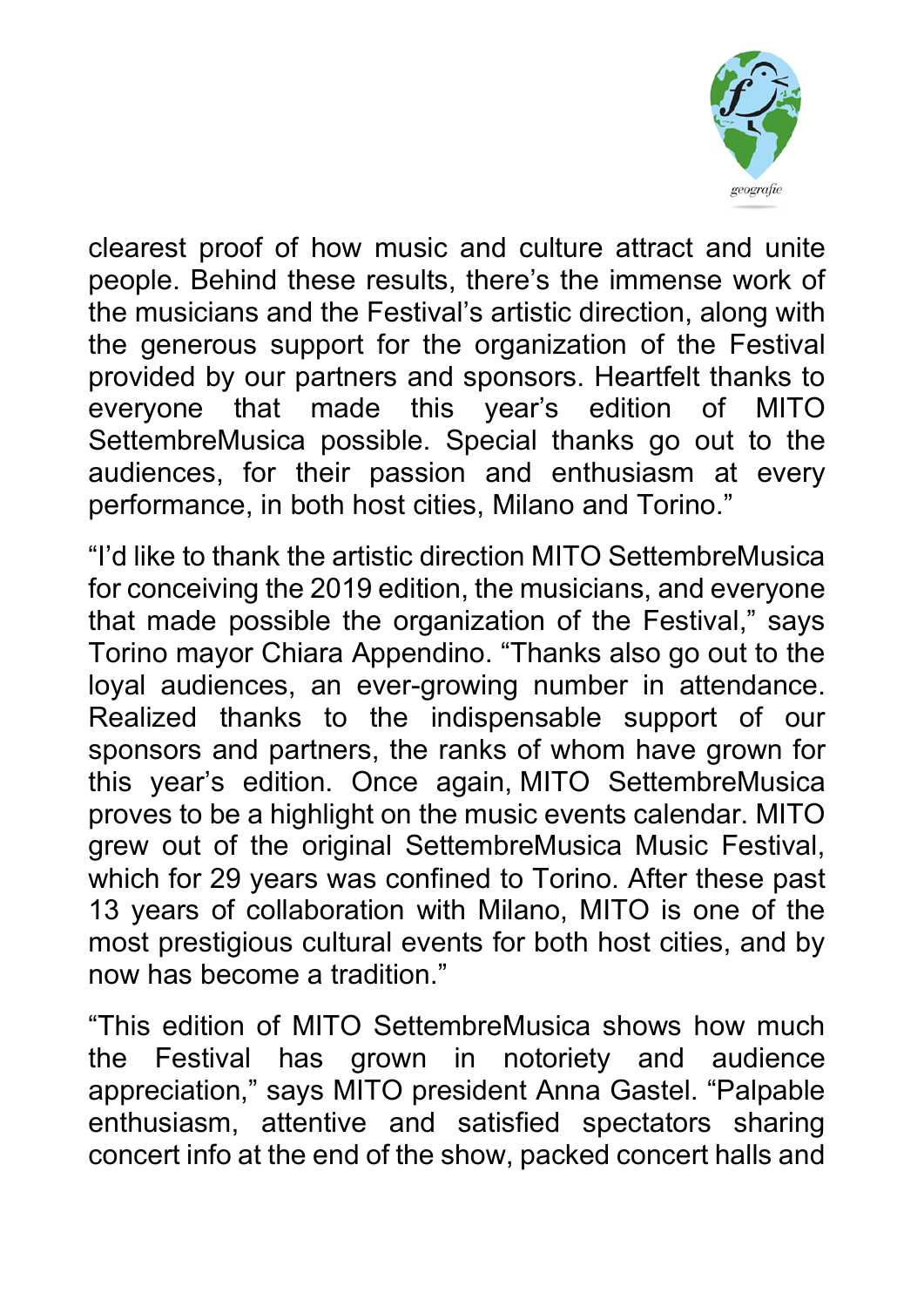

churches. The makeup of the audiences was varied. They included lots of young people. Following the itineraries of MITO "Geographies" with curiosity and interest, moving about within the vast perimeter of the metropolitan city, on a discovery of theaters and new venue locations. Thanks to everyone – organizers, artists, sponsors and volunteers – who worked for this success!"

"In order for the magic to click at a concert, you need generous, creative, passionate artists up on stage," concludes artistic director Nicola Campogrande. "But they need to be playing for a congenial audience that's there to authentically listen. That's what happened this year at MITO SettembreMusica. Inside the venues you had the impression of belonging to a giant, warm community of citizens and visitors, determined to enjoy classical music, their curiosity drawn by new discoveries day after day. Behind the scenes, after the concerts, hundreds of musicians shared their joy, glad to have been able to play and sing for crowds so large, attentive, vibrant, enthusiastic."

Among the most successful performances this year: the concerts featuring Martha Argerich, with Zubin Mehta conducting the Israel Philharmonic Orchestra; the St. Petersburg Philharmonic Orchestra conducted by Ion Marin; Alexander Romanovsky and Myung-Whun Chung with La Scala Philharmonic; Marin Alsop conducting the Teatro Regio Orchestra of Torino; John Axelrod and the Rai National Symphony Orchestra, featuring soloists Tine Thing Helseth and Rachel Harnisch; Third Coast Percussion,